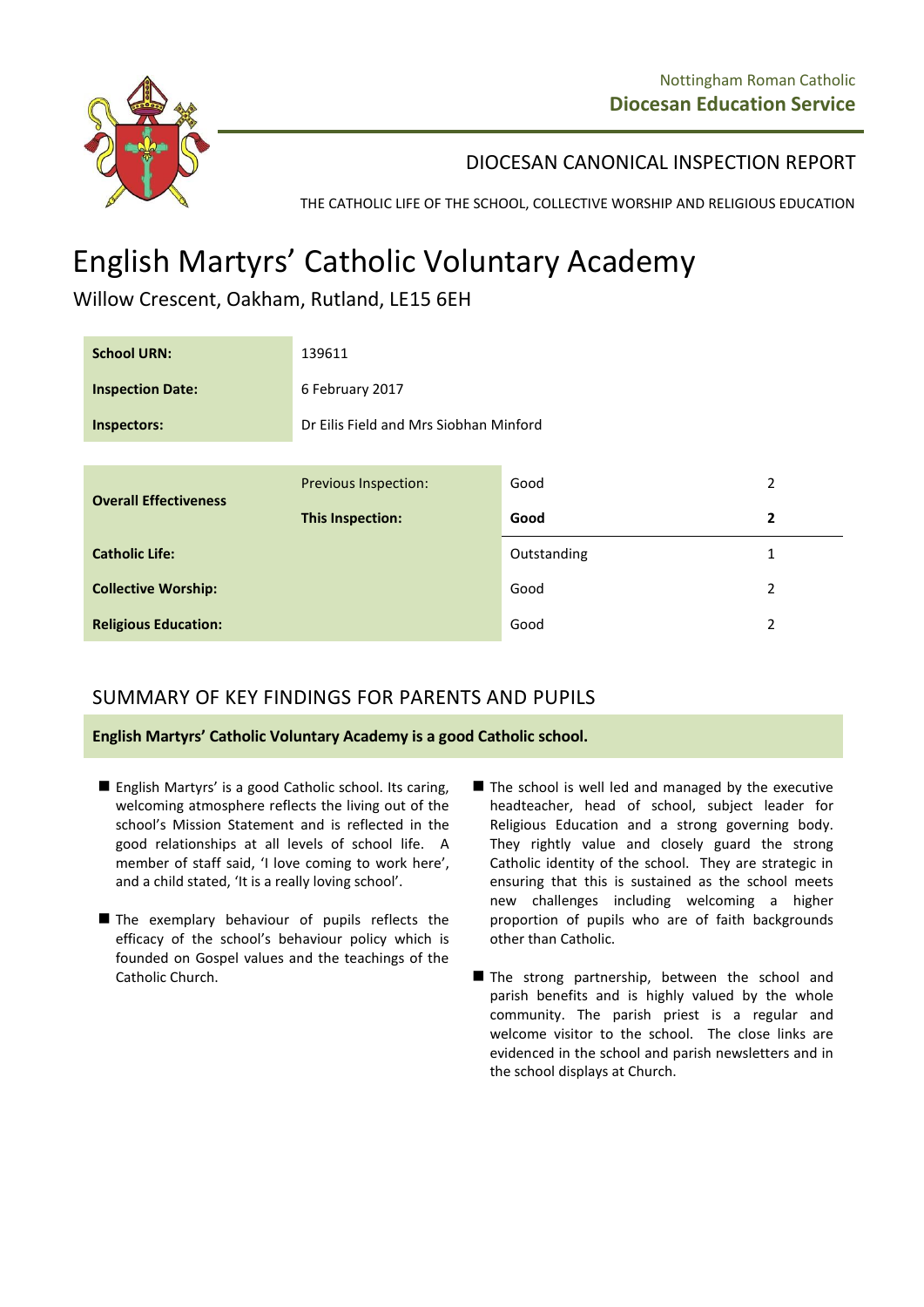# FULL REPORT

INFORMATION ABOUT THE SCHOOL

- English Martyrs' is a smaller than average primary school. Since its last inspection in November 2011, the number on roll has increased from 101 to 128.
- The school serves the parishes of St Joseph's, Rutland and St Thomas of Canterbury, Exton.
- The school is federated with St Augustine's Stamford and is part of the St Gilbert of Sempringham Catholic Academy Trust along with Our Lady of Good Counsel Sleaford, Our Lady of Lincoln in Lincoln, St Hugh's Lincoln and St Peter & St Paul Lincoln.
- 48% of its pupils are baptised Catholic, 51.5% are from other Christian denominations and 7% are from a faith background other than Christian.
- 15% of pupils have special educational needs and/or a disability (SEND) at school support stage, none of whom have an education, health care plan (EHCP).
- 12% of pupils are eligible for the Pupil Premium.
- At the end of Key Stage 2, the vast majority of pupils transfer to Catmose College, Oakham. Others transfer to Oakham School, Casterton Business & Enterprise College, Stamford School or Uppingham Community College. The nearest Catholic secondary school is 20 miles away.

### WHAT DOES THE SCHOOL NEED TO DO TO IMPROVE FURTHER?

- Catholic Life
	- $\circ$  The school now needs to further develop its strategies to facilitate pupils playing a genuine role in the decision-making processes and the development of the Catholic Life of the school.
- Collective Worship
	- o Further develop pupil skills in preparing for Collective Worship so that they can play a more prominent role and work independently.
	- o Further develop the robustness of monitoring of Collective Worship so that it clearly identifies areas for improvement and set review dates to ensure that these are acted upon.

#### Religious Education

- o Develop teachers' skills in questioning and responding to pupils' answers.
- o Develop more effective use of 'driver words' in marking and feedback.
- $\circ$  Improve the pace of lessons by ensuring time is not wasted revising work pupils have already covered.
- o Develop the robustness of monitoring of Religious Education so that it clearly identifies areas for improvement and set review dates to ensure that these are acted upon.
- $\circ$  Ensure expectations are clear and are consistently applied in respect of the number of extended pieces of writing, use of worksheets and marking and feedback in books.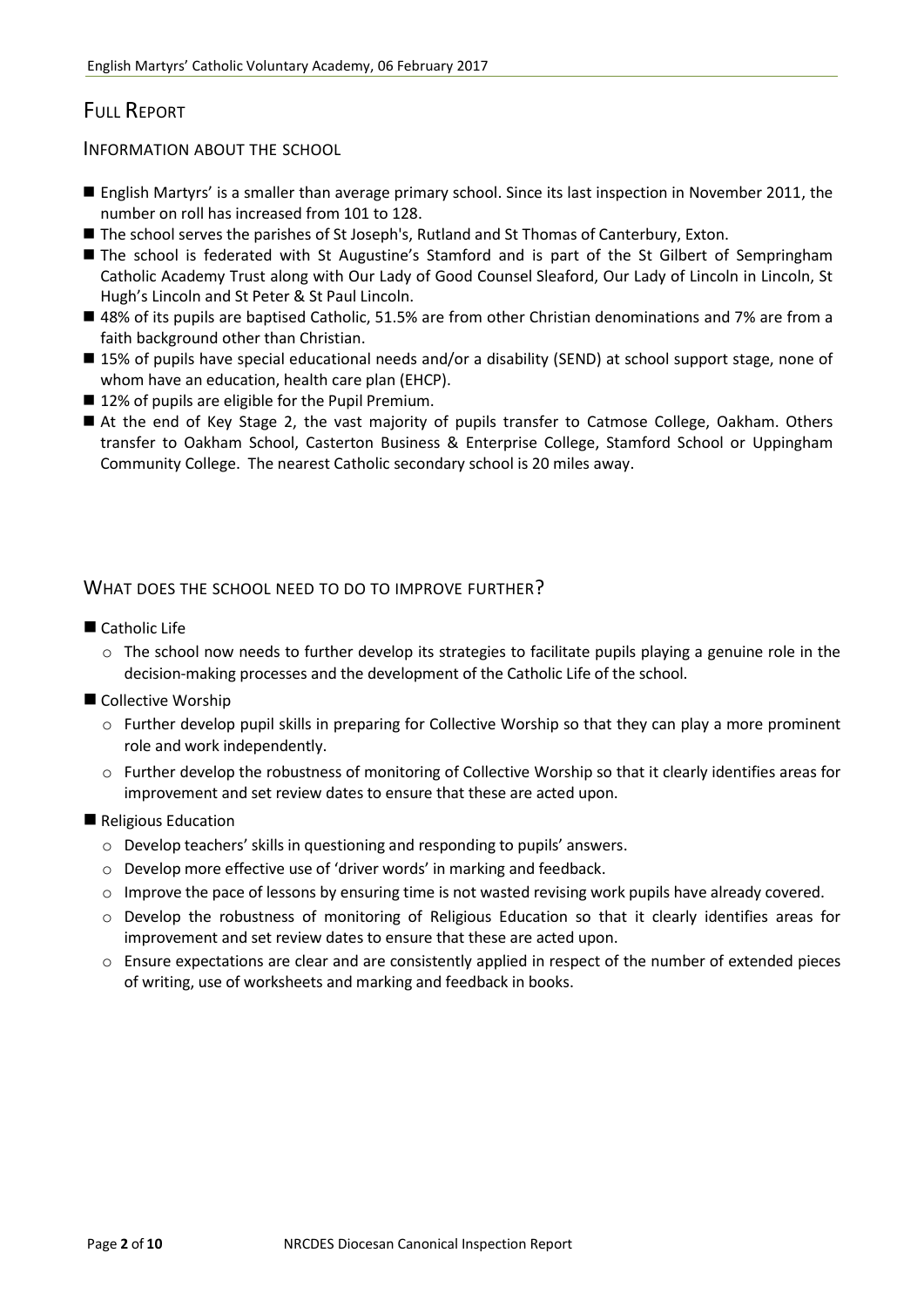## CATHOLIC LIFE

| THE QUALITY OF THE CATHOLIC LIFE OF THE SCHOOL                                                                                 |  |
|--------------------------------------------------------------------------------------------------------------------------------|--|
| The extent to which pupils contribute to and benefit from the Catholic Life of<br>$\bullet$<br>the school.                     |  |
| The quality of provision for the Catholic Life of the school.<br>$\bullet$                                                     |  |
| How well leaders and managers promote, monitor and evaluate the provision<br>$\bullet$<br>for the Catholic Life of the school. |  |

#### The extent to which pupils contribute to and benefit from the Catholic Life of the school - outstanding

- The school's behaviour policy, firmly rooted in Gospel values, results in exemplary behaviour throughout the school and the living out of the school Mission Statement, *'We follow as a family in the footsteps of Jesus'.*
- There is strong sense of belonging within the school. Staff and pupils described the school as, 'like a family'. The genuine care was evident in many of the responses such as, *'I am very happy at this school. Everyone is kind to one another'* and *'I love coming to work each day'.*
- Parents are very positive about the school and all feel welcome. One parent, who had moved her child from another local school spoke enthusiastically about the level of care her child receives from English Martyrs'.
- Pupils are developing greater ownership of developing the Catholic Life of the school. The pupil chaplaincy team, 'Little Lights' are good role models and play a key role in promoting the school's Catholic ethos. They train prayer leaders and run a lunch time club for younger children to fully involve them in the Catholic Life of the school.
- Catholic values are reflected in the ways that the pupils reach out to others. They fundraise for a number of charities, in particular for their adopted charity, the 'Malawi Project'. All children are welcomed into the school and children from other faiths other than Catholic perceive themselves to be valued members of the community.
- The school now needs to further develop its strategies to facilitate pupils playing a genuine role in the decision-making processes and the development of the Catholic Life of the school.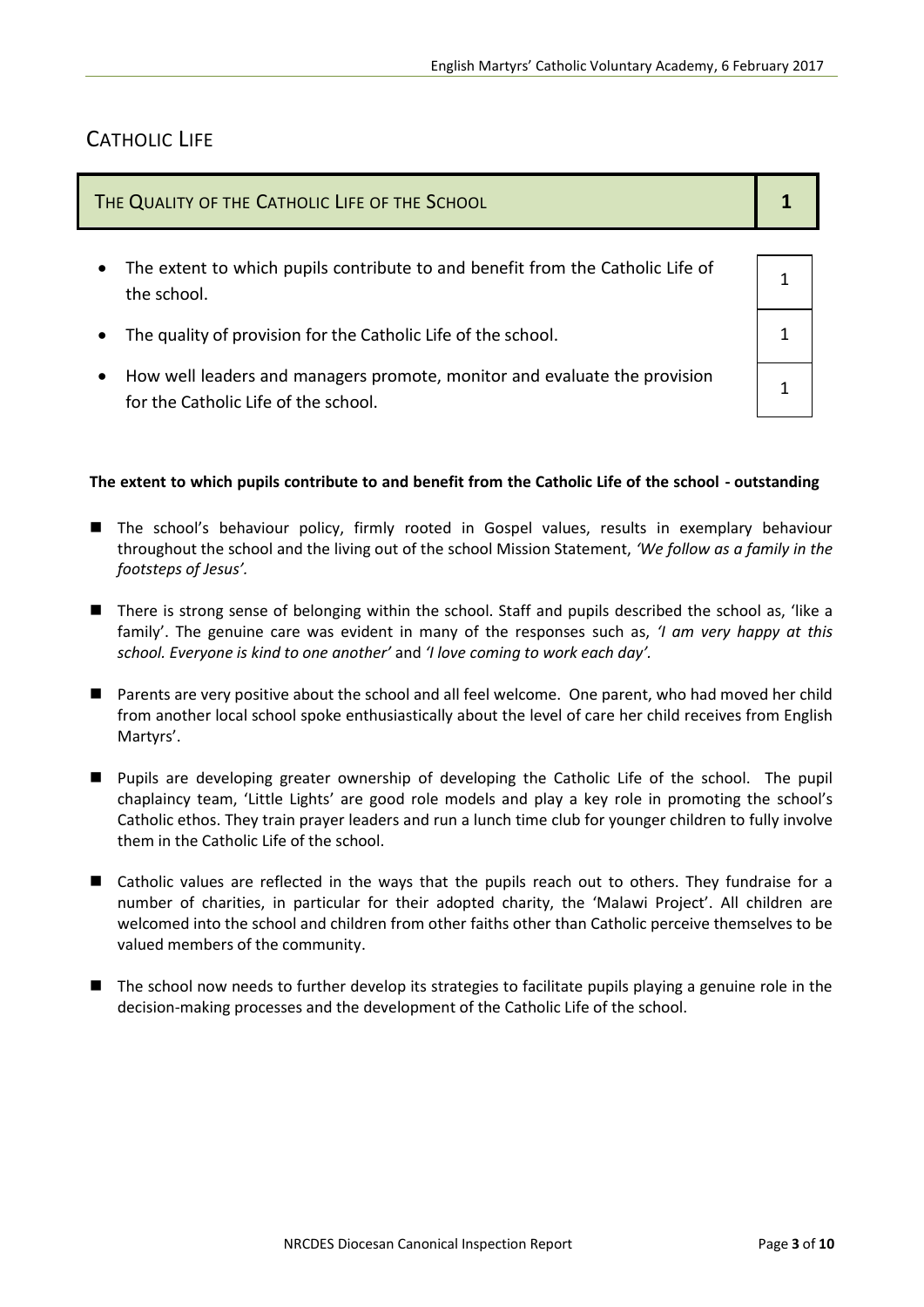#### **The quality of provision for the Catholic Life of the school - outstanding**

- **Pupils designed a logo to support the school's Mission Statement which is on the cover of all Religious** Education books, policies and letterheads.
- There is a strong, caring atmosphere throughout the school; staff and pupils feel valued and know that they can turn to one another for support.
- The robust pastoral systems in place ensure that all pupils, including the most vulnerable, are well provided for. Recently, the school has been approached to take a vulnerable family based on the strength of their pastoral care, which is recognised in the local community.
- Staff, including those from faith backgrounds other than Catholic, value the support offered by the school and its caring Catholic ethos.
- The school has recently adopted a 'Journey in Love' a scheme of work which assists in the delivery of Relationships and Sex Education (RSE) and the policy is currently being revised according to diocesan guidelines.
- The Catholic ethos is reflected in the bright and welcoming learning environment which celebrates pupil achievements and the values of the school. Pupils enjoy adding their 'heart prayers' to 'The Heart that Sees' tree displayed in the foyer.

#### **How well leaders and managers promote, monitor and evaluate the provision for the Catholic Life of the school – outstanding**

- The executive headteacher, head of school and subject leader for Religious Education ensure that the Catholic Life of the school remains central to all that they do both within the school and in the wider community. In keeping with the Church's understanding of parents as 'the first and foremost educators of their children', the school works very hard to engage all parents from all backgrounds and opinions. A parents' forum meets termly to discuss the ethos and vision of the school.
- **E** Governors have a very good understanding of the Catholic Life of the school and robustly hold the school to account regarding its Catholic Life. The linked governor for Catholic Life has benefitted from training opportunities offered by the Diocese.
- The link governor for Religious Education is proactive in developing a strategic approach to ensuring that the Catholic ethos is sustained in light of the anticipated increase in the number of children from other faith backgrounds.
- The school is well supported by the parish priest who is a regular and welcome visitor. He has visited classes to talk to them about his vocation and further visits around vocation are planned. The school and parish regularly support one another in social and fundraising activities.
- Leaders have established robust induction systems for new staff so that all staff, including those from faith backgrounds other than Catholic are clear about the expectations of a Catholic school and are well supported in meeting them.
- The geographical location of the school presents a challenge for staff participating in Diocesan training, nevertheless, leaders have been proactive in seeking advice and guidance of the Diocesan Adviser for Religious Education.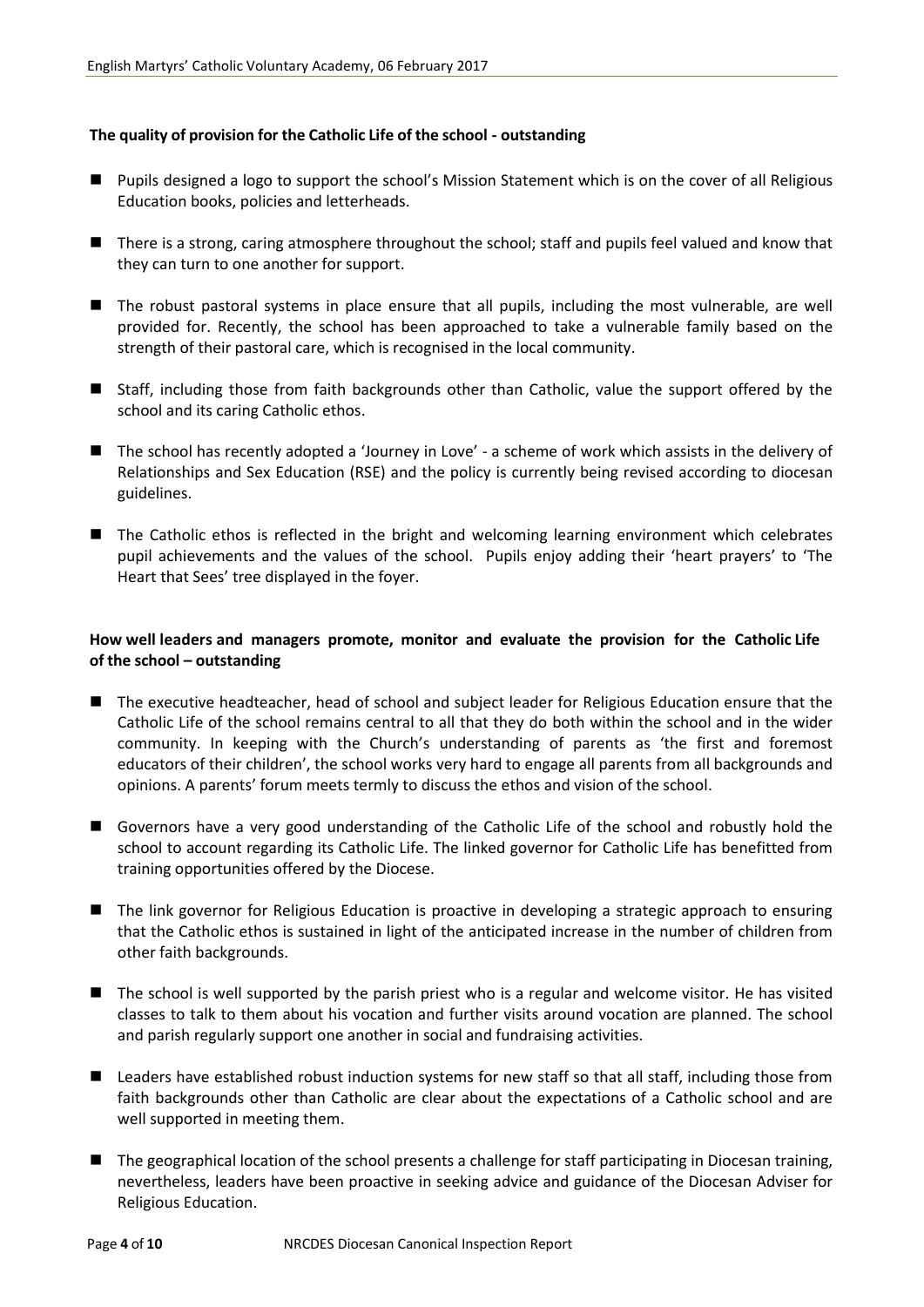## COLLECTIVE WORSHIP

| THE QUALITY OF COLLECTIVE WORSHIP                                                                                 |  |
|-------------------------------------------------------------------------------------------------------------------|--|
|                                                                                                                   |  |
| How well pupils respond to and participate in the school's Collective Worship.<br>$\bullet$                       |  |
| The quality of provision for the Collective Worship.<br>$\bullet$                                                 |  |
| How well leaders and managers promote, monitor and evaluate the provision<br>$\bullet$<br>for Collective Worship. |  |

#### **How well pupils respond to and participate in the school's Collective Worship - good**

- Since the last inspection, under the guidance of the subject leader for Religious Education, the level of pupil involvement has improved significantly and reflects the revised expectations for a 'good' grading.
- **Pupils show great reverence and respect throughout Acts of Worship and are able to quietly reflect** during prayerful activities.
- Pupils' knowledge of the Church's liturgical year is very good. They are confident in reciting traditional prayers and know the correct responses, for example at the beginning and end of a reading from the Gospel.
- **Pupils are able to apply their knowledge of the Church's liturgical year to create appropriate focal** points for assemblies and other Acts of Worship.
- Pupils are gaining confidence in preparing class worship and supporting adults in preparing whole school Acts of Worship.
- The school recognises the need to further develop pupils' skills in preparing for Collective Worship so that they can play a more prominent role and work independently.

#### **The quality of provision for Collective Worship - good**

- Prayer is an integral part of school life and is woven into the school day. Morning briefing, staff and governors' meetings all begin with prayer and staff value this opportunity to reflect and seek guidance.
- Pupils' enjoyment of a wide variety of liturgy and prayer has been greatly enhanced by the addition of the new chapel.
- Acts of Worship are well resourced. The school has invested in new liturgy boxes which are also used as prayer tables and a wide range of musical resources including those of John Burland.
- Parents and parishioners value the invitation to attend and take part in Collective Worship and liturgies and speak very positively about their experience.
- **Mass is celebrated each month in school and this is well supported by parents and parishioners.**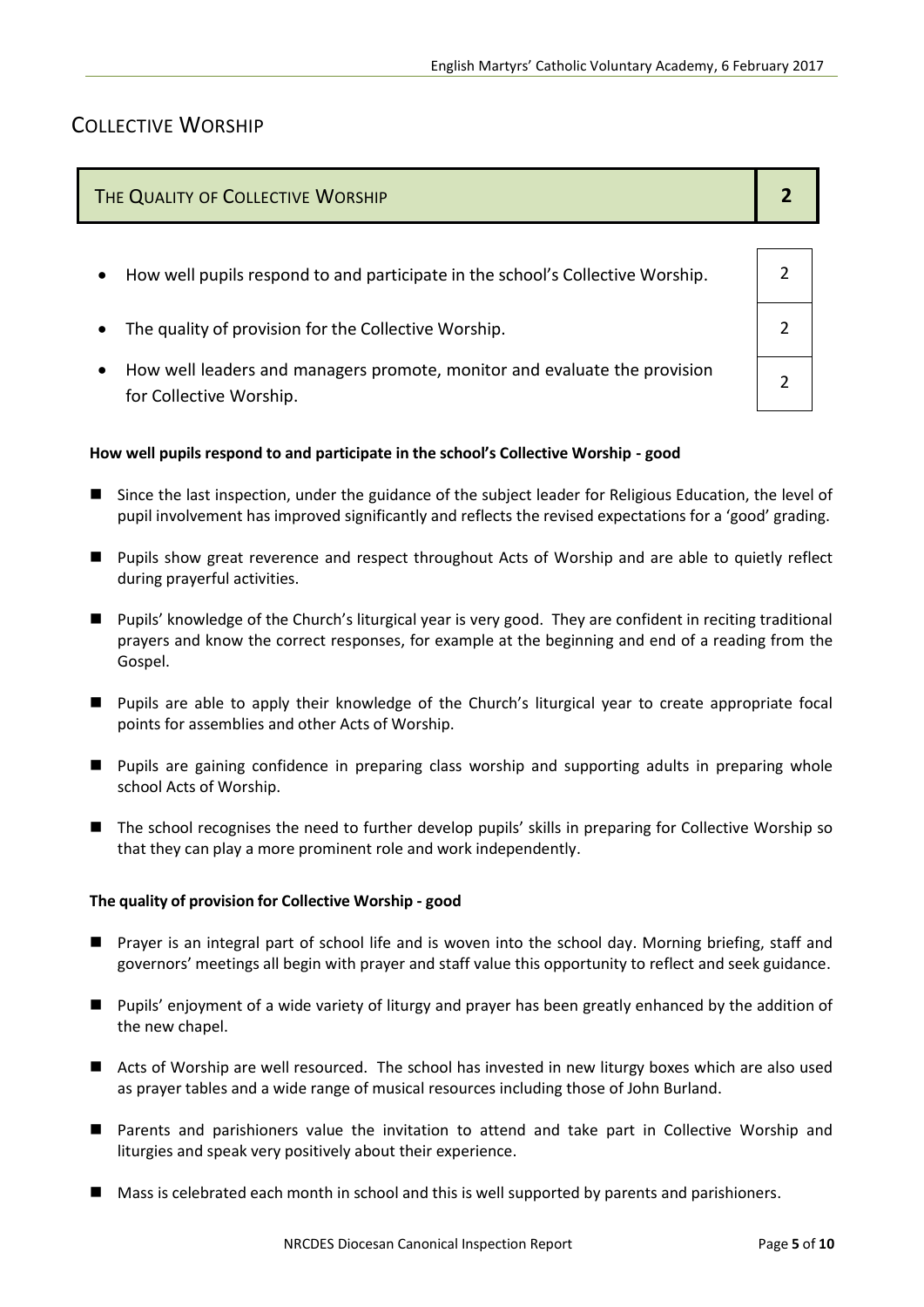#### **How well leaders and managers promote, monitor and evaluate the provision for Collective Worship - good**

- The executive headteacher, head of school and the subject leader for Religious Education are well trained and highly experienced in delivering good quality Collective Worship and use this to disseminate good practice across the school.
- The parish priest uses the Mass as an opportunity to model good practice and involve pupils. The success of this approach has resulted in an increase in the number of pupils serving at Sunday Mass.
- The subject leader for Religious Education has been diligent in developing increasingly robust systems for monitoring the quality of Collective Worship throughout the school.
- The school now needs to give pupils a greater role in independently planning and leading Acts of Worship.
- The link governor, who has benefited from diocesan training, provides a strong lead and has an accurate view of the quality of Collective Worship across the school.
- The school now needs to further develop the robustness of monitoring of Collective Worship so that it clearly identifies areas for improvement and set review dates to ensure that these are acted upon.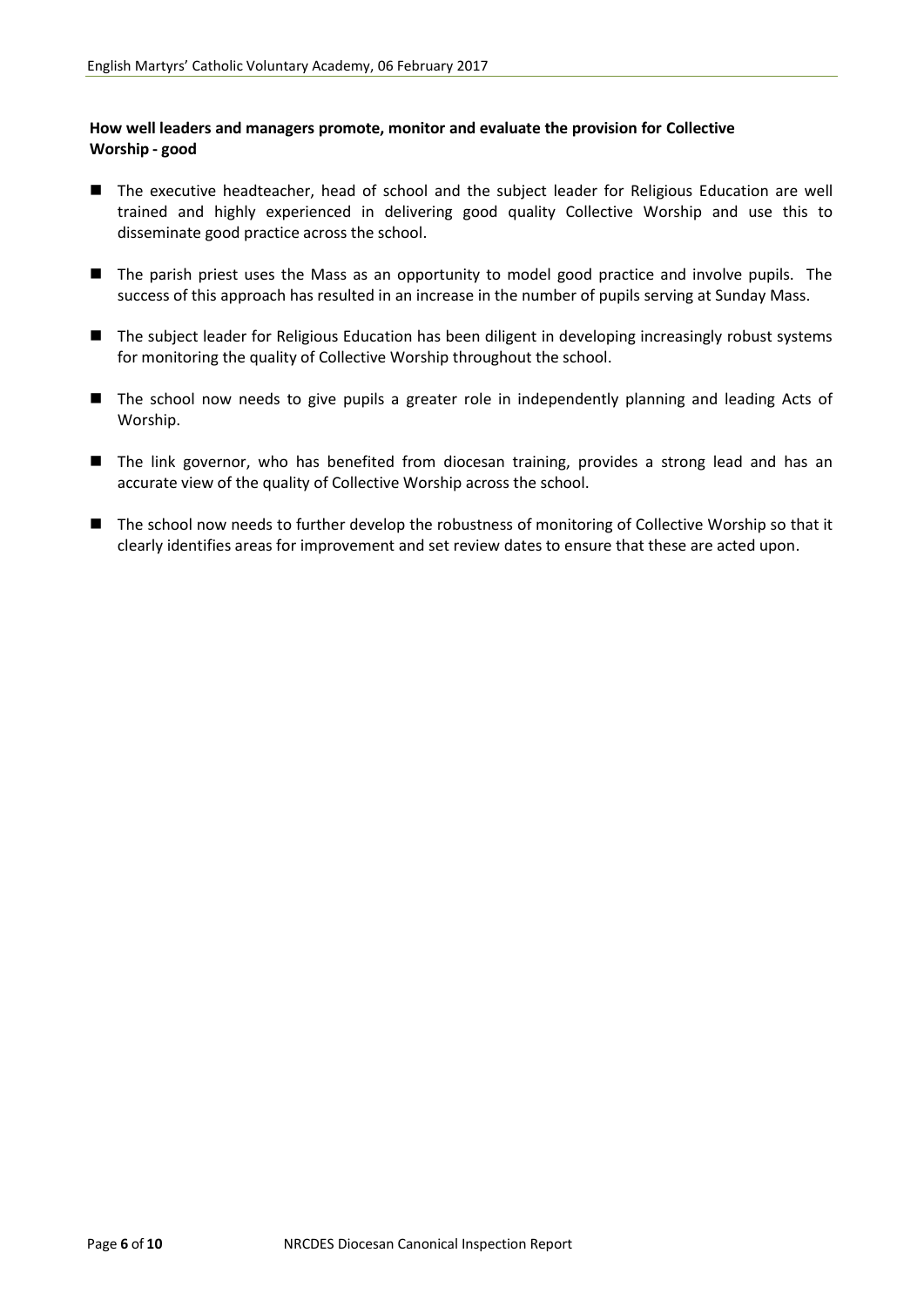# RELIGIOUS EDUCATION

| THE QUALITY OF RELIGIOUS EDUCATION |  |
|------------------------------------|--|
|                                    |  |

- How well pupils achieve and enjoy their learning in Religious Education. 2
- The quality of teaching and assessment in Religious Education. 2
- How well leaders and managers promote, monitor and evaluate the provision for Religious Education.

#### **How well pupils achieve and enjoy their learning in Religious Education – good**

- Caution needs to be applied when analysing data due to the small cohorts within the school. (3 disadvantaged pupils, worth 16%, account for the dip in attainment for this year). Overall, pupils make good progress in Religious Education relative to their starting points.
- **Pupils enjoy Religious Education and engage enthusiastically with the tasks set.**
- **Pupils' knowledge of Bible stories and traditions of the Church is very good; pupils are demonstrably** 'religiously literate'.
- Pupils take a pride in their work and respond positively to teacher feedback.
- **Pupils' oral responses do not always reflect the level of understanding they are capable of.**
- **Pupil learning outcomes in their Religious Education books do not always reflect their ability.**

#### **The quality of teaching and assessment in Religious Education – good**

- Teachers conscientiously plan and mark for Religious Education.
- Teachers and pupils are developing an awareness of 'driver words' and are beginning to apply them to their assessment of Religious Education.
- Teachers are becoming more effective in differentiating tasks to meet the needs of the pupils.

#### **The school now needs to extend pupils' depth of understanding and accelerate their rate of progress by:**

- Developing teachers' skills in questioning and responding to pupils' answers.
- Using 'driver words' in marking and feedback to effectively move learning on.
- Improving the pace of lessons by ensuring time is not wasted revising work pupils have already mastered.

 $\mathfrak{D}$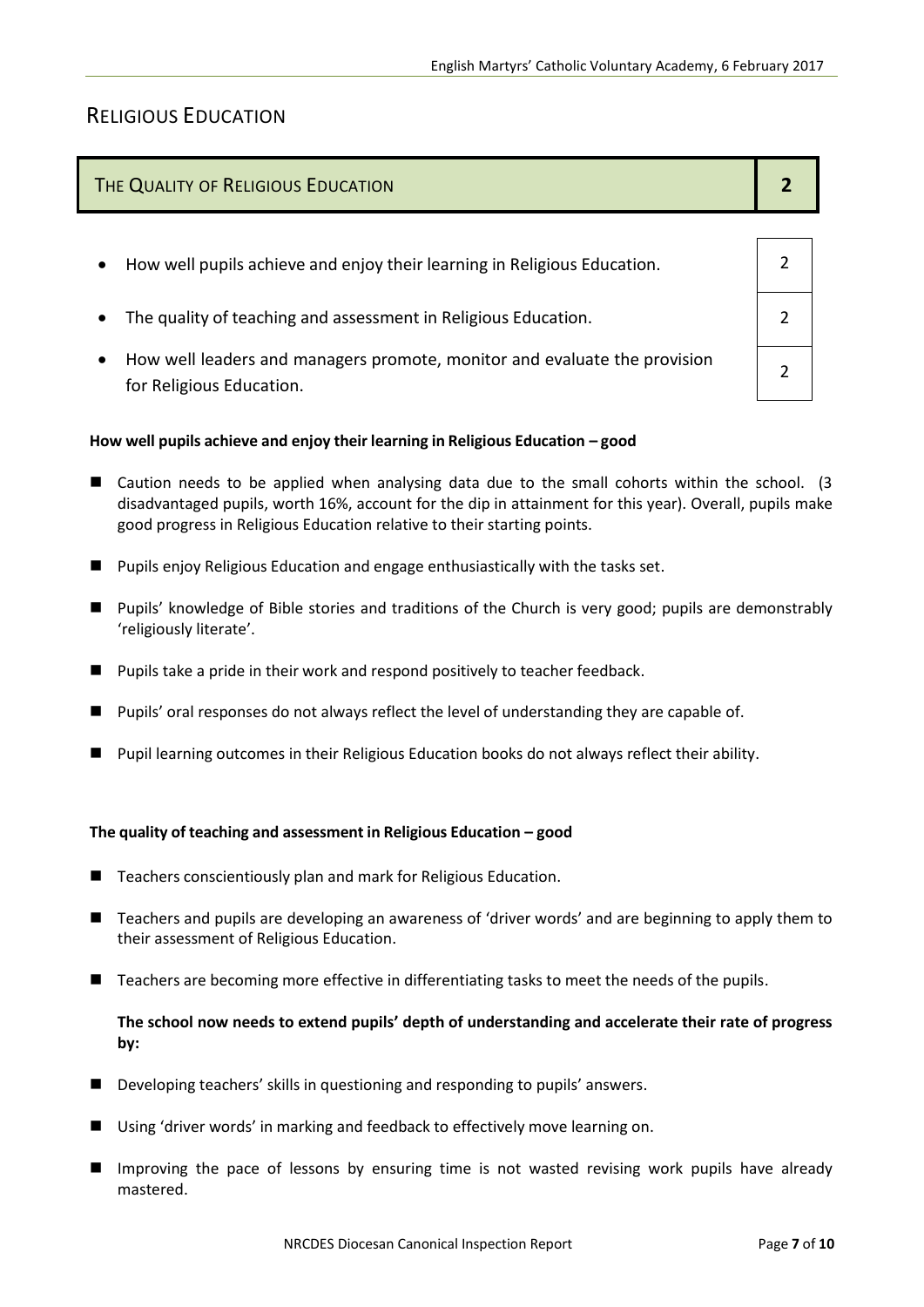#### **The extent to which leaders and managers promote, monitor and evaluate the provision for Religious Education – good**

- Leaders ensure that all classes meet the episcopal requirement to devote at least 10% of curriculum time to Religious Education.
- Leaders regularly monitor and evaluate the provision for Religious Education through carefully planned lesson observations, learning walks and work scrutiny.
- Leaders and managers support new staff in planning and delivering lessons using the *Come and See* programme.

#### **The school now needs to:**

- **Develop the robustness of monitoring of Religious Education so that it clearly identifies areas for** improvement and set review dates to ensure that these are acted upon.
- Ensure expectations are clear and are consistently applied in respect of the number of extended pieces of writing, use of worksheets and marking and feedback in books.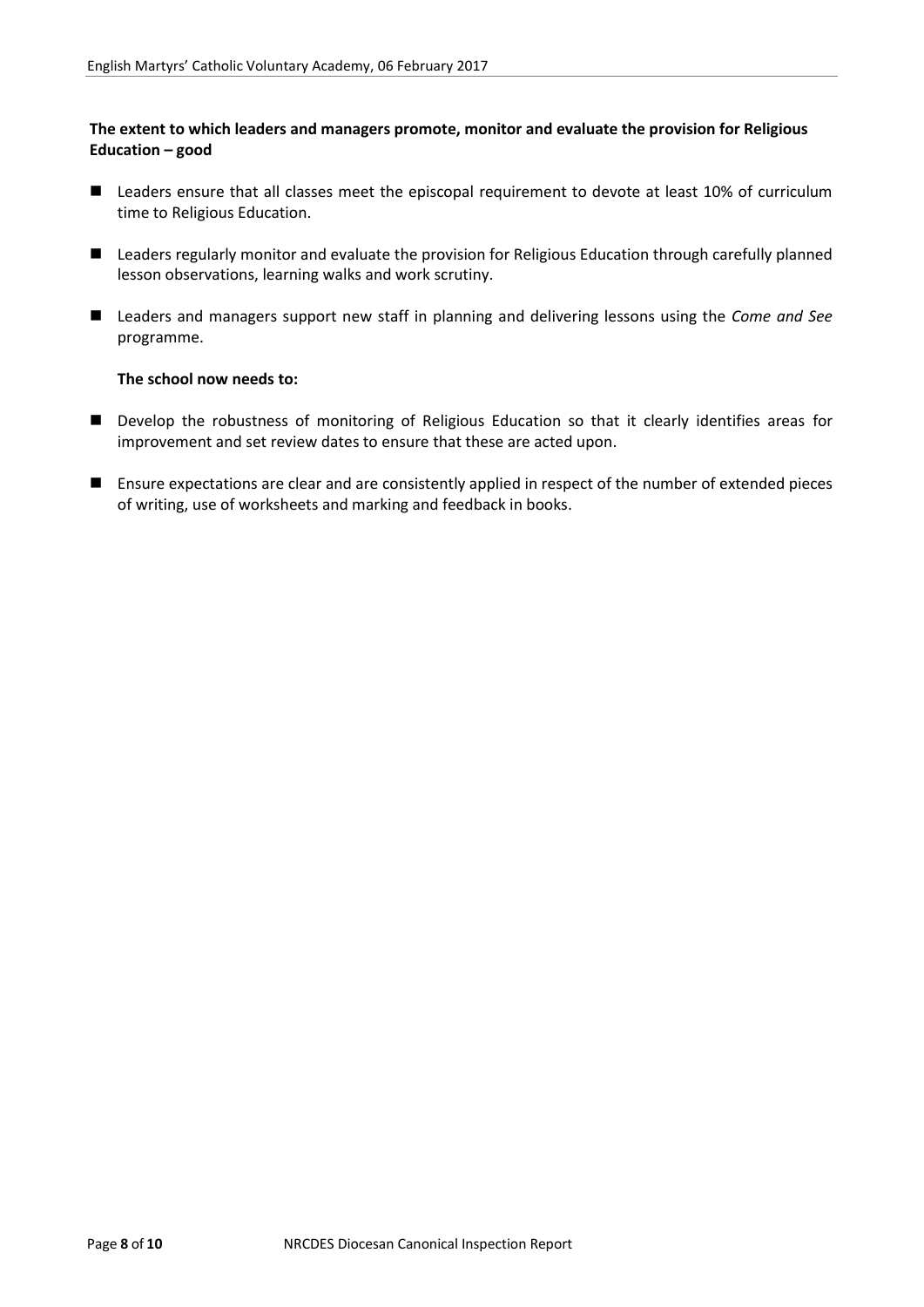## SCHOOL DETAILS

| <b>School Name</b>      | English Martyrs' Catholic Voluntary Academy |
|-------------------------|---------------------------------------------|
| Unique Reference Number | 139611                                      |
| <b>Local Authority</b>  | Rutland                                     |

The inspection of this school was carried out on behalf of the Bishop of Nottingham under Canon 806 of Canon Law in accordance with the Evaluation Schedule for diocesan canonical inspections in the Diocese of Nottingham. The inspection reviews and evaluates how effective the school is in providing Catholic education. The process begins with the school's own self-evaluation and the inspection schedule is in line with the criteria set by the National Board of Religious Inspectors and Advisers (NBRIA).

During the inspection, the inspectors jointly observed 5 Religious Education lessons and 2 Acts of Collective Worship.

Meetings were held with the executive headteacher, the head of school, the subject leader for Religious Education, two governors, the parish priests and an additional priest serving in the parish. Discussions were also held with pupils and parents.

The inspectors scrutinised a range of documents including reports of the governing body, action plans, the school development plan, monitoring forms, assessment data and tracking and parental response forms. Inspectors also examined the work in pupils' Religious Education books.

| <b>Chair of Governors:</b>                 | Mrs Sarah Archer                        |
|--------------------------------------------|-----------------------------------------|
| <b>Executive Headteacher:</b>              | Mrs Patricia Mason                      |
| <b>Head of School:</b>                     | <b>Mrs Alison Chambers</b>              |
| <b>Date of Previous School Inspection:</b> | 2 November 2011                         |
| <b>Telephone Number:</b>                   | 01572 722400                            |
| <b>Email Address:</b>                      | achambers@englishmartyrs.rutland.sch.uk |